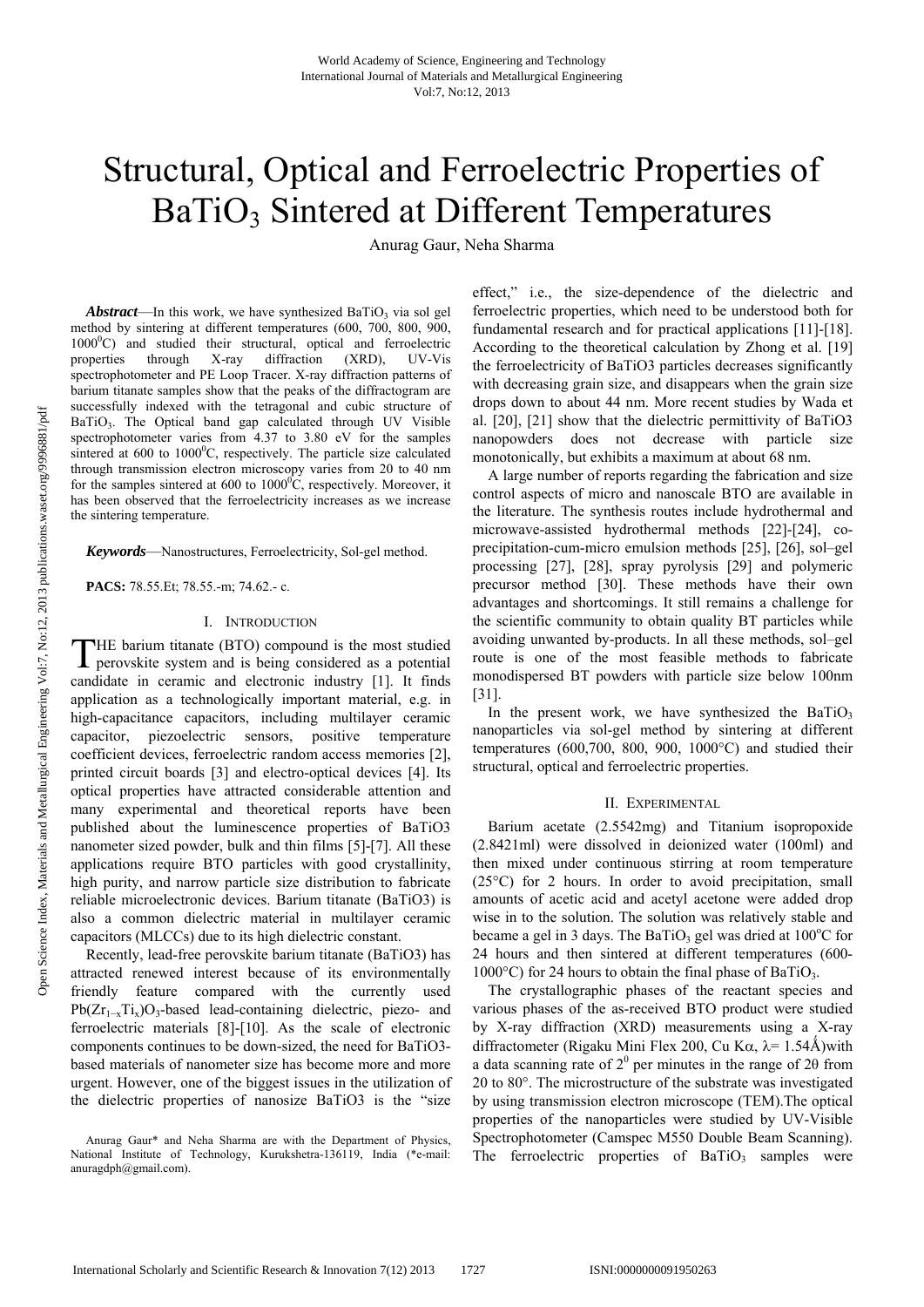investigated by using P-E loop tracer (Marine India automatic P-E loop tracer system).

## III. RESULTS AND DISCUSSION

Fig. 1 shows the X-ray diffraction pattern of BaTiO<sub>3</sub> powder sintered at different temperatures (600, 700, 800, 900, 1000°C). The peaks of the diffractogram are successfully indexed with the tetragonal structure of  $BaTiO<sub>3</sub>$ . The average crystallite size of BTO samples is being estimated by using

Scherrer formula, D $\approx$  K  $\lambda$  / (β-b) cosθ where, k $\sim$  0.89 is the shape factor,  $\lambda$  is wavelength of x-rays,  $\beta$  is full width at half maximum (FWHM), b is the instrumental broadening and  $\theta$  is Bragg angle [32]. The crystallite size, calculated through this formula, corresponding to (100) peak, is found to be  $\sim$ 22,  $\sim$ 23,  $\sim$ 25  $\sim$ 26, and  $\sim$ 27 nm for BTO samples sintered at 600- 1000 °C respectively.



Fig. 1 XRD patterns of BaTiO<sub>3</sub> sintered at 600-1000  $^0$ C

The optical band gap of BTO nanoparticles was calculated via the direct allowed inter-band transition between valence and conduction bands using Tauc's Law [33]  $(\alpha h \nu)^2 = A(h \nu E_g)$  where A is a constant,  $\alpha$  is the absorption coefficient( $\alpha$ =4πk/ $\lambda$ ; k is the absorption index or absorbance,  $\lambda$  is the wavelength in nm),  $h\nu$  is the photon energy and  $E_g$  is the optical band gap. As BaTiO<sub>3</sub> was a direct band gap semiconductor [34]-[37], its band gap  $E_g$ can be estimated by plotting  $(\alpha h v)^2$  versus hv and extrapolating the linear portion of the plot to  $(\alpha h v)^2 = 0$ (shown in Fig. 2). We observed that have a band gap decreases from 4.37 to 3.80 eV BaTiO<sub>3</sub> powder sintered at different temperatures (600-1000°C), respectively.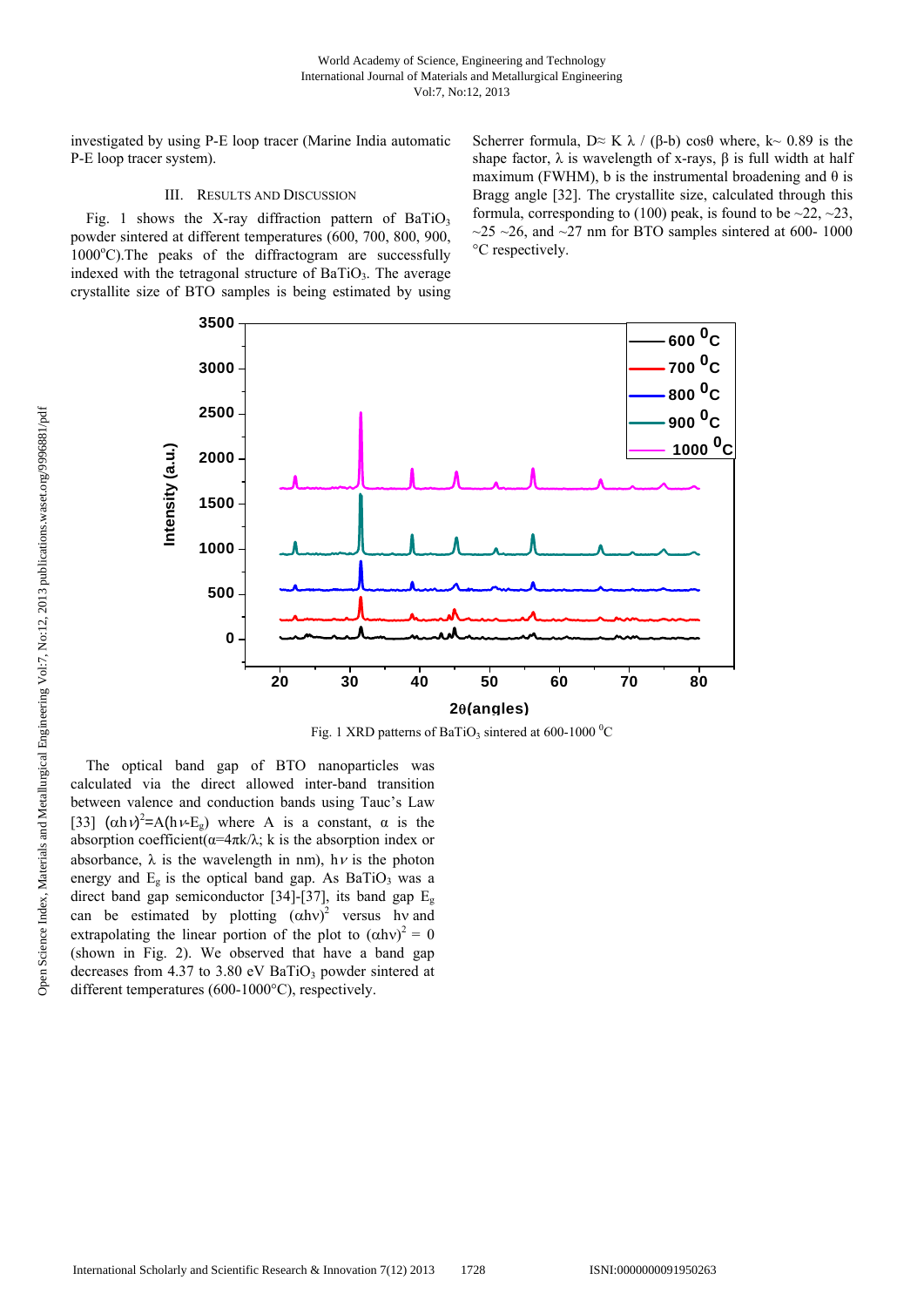World Academy of Science, Engineering and Technology International Journal of Materials and Metallurgical Engineering Vol:7, No:12, 2013



Fig. 2  $(\alpha h v)^2$  versus  $h v$  curves of BaTiO<sub>3</sub> sintered at 600 - 1000 <sup>o</sup>C

The structural morphology and size of the as synthesized BTO nanostructures were investigated by using transmission electron microscopy (TEM). Figs.  $3(a)-(b)$  shows the TEM images of BTO nanostructures sintered at 600, 1000°C, respectively. It can be seen that the powder particles are submicrometer aggregates of nanocrystallites

20–30nm in size for the sample sintered at  $600^{\circ}$ C while after sintering at 1000°C the particles are agglomerated and had average particle size greater than 30nm. It is clear from these images that the particle size increases with increase in the sintering temperature.



Fig. 3 (a)-(b) TEM image of BaTiO<sub>3</sub> sintered at 600 and 1000 <sup>O</sup>C

P-E hysteresis loop was one of the most important properties for ferroelectric materials. The ferroelectric  $(P-E)$ hysteresis loops behavior of BaTiO<sub>3</sub> samples sintered at 600 and  $1000^{\circ}$ C are shown in Figs. 4 (a)-(b). It can be observed that the sample sintered at 600°C shows distorted ferroelectric loop which enhance for sample sintered at 1000°C.